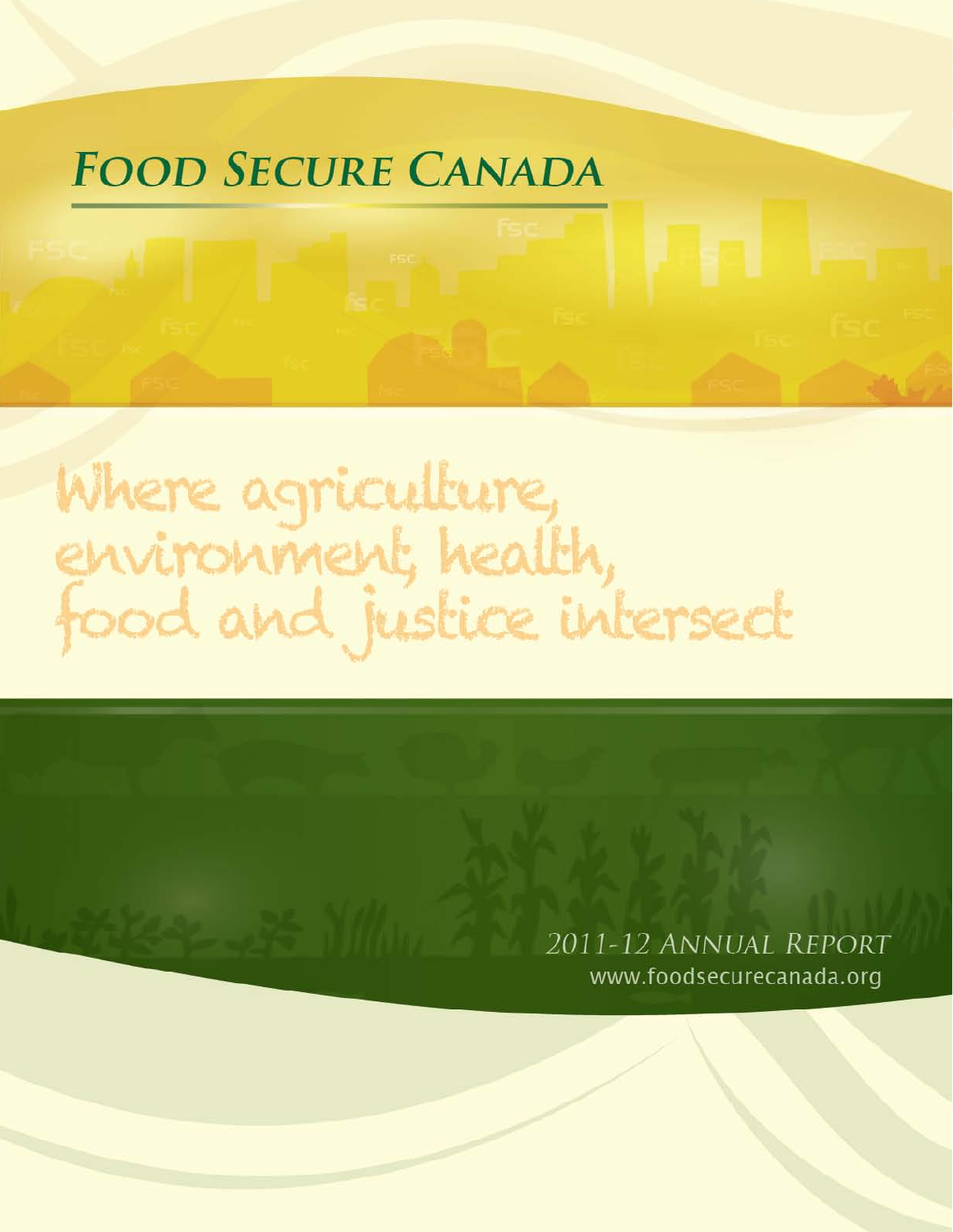# 2 2011-12 Annual Report www.foodsecurecanada.org 3

# **2011-12 Annual Report Table of Contents**

| <b>Introduction</b>                                   |
|-------------------------------------------------------|
| <b>Who We Are</b>                                     |
| <b>Highlights of the Year</b>                         |
| <b>Strategic Planning</b>                             |
| <b>Building Momentum for the People's Food Policy</b> |
| <b>Our Networks</b>                                   |
| <b>New Funding and Supporters</b>                     |
| <b>What People are Saying about FSC</b>               |
|                                                       |

Where agriculture, environment, health, food and justice intersect

This year also saw the food movemen emerge into a coherent, national voice, rich with on-the-ground experience and prepared to engage in the critical debates our country needs to have on issues about food: equity and fairnes health and safety, and sustainable production. The mission of the UN Special Rapporteur on the Right to Food galvanized our movement as many people understood for the first time that food is a human right, which our governments have a legal obligation to fulfill. The unprecedented international spotlight placed on the issues we had been working on for years provided additional impetus to our movement. "This year saw the food movement emerge into a coherent, national voice, rich with on-the-ground experifood."

This past year (September 1, 2011-August 31, 2012) has been very exciting for Food Secure Canada, a coming of age. We began the year with the development of a strategic plan, which involved about 50 of our members and included a two-day retreat in the fall, when we took the time to think collectively about our future. By the end of the year, we had secured three years of funding from The J. W. McConnell Family Foundation, hired two full-time staff, rented an office in Montreal, and planned to hire two more people!

Many challenges lie ahead, but 2011-2012 has laid the foundation for the movement and the organization we are building to ensure a better, healthier, and food secure Canada . Enjoy the read, and join us in the exciting work ahead.

# **INTRODUCTION** Message from FSC's Chair and Executive Director

| t              |                                  |
|----------------|----------------------------------|
| ≧,             | "This year saw the food          |
|                | movement emerge into a           |
|                | coherent, national voice, rich   |
| s,             | with on-the-ground experi-       |
| $\overline{ }$ | ence and prepared to engage in   |
| ۱ı             | the critical debates our country |
| $\vdash$       | needs to have on issues about    |
|                | $\mathsf{food."}$                |

Where agriculture, environment, health, food and justice intersect





**Eric Chaurette** Chair of the Steering Committee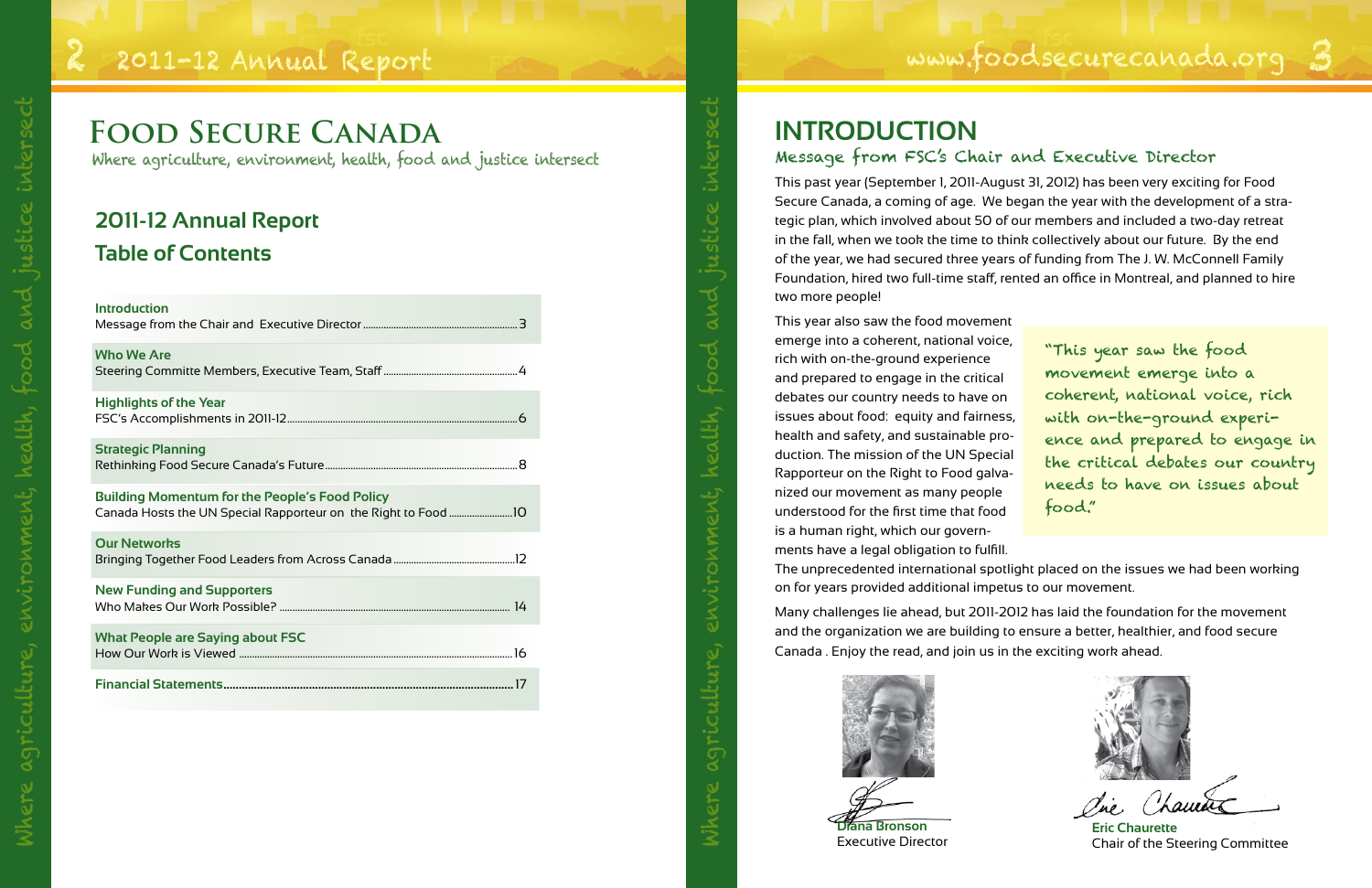Food Secure Canada is a national voice for the food movement in Canada. We are a non-profit organization committed to zero hunger, healthy and safe food, and a sustainable food system.

### **Our Steering Committee Members (2011-12)**

**Dayna Chapman**, Bella Coola, BC **Secretary** 

The Steering Committee consists of 23 members from all regions of Canada who are elected at each Annual General Meeting and serve for two years (with half the members up for election each year). The Steering Committee helps guide the actions of Food Secure Canada, coordinating and overseeing projects and meetings.

# **WHO WE ARE**

**Faris Ahmed**, Ottawa, ON Director, International Issues

**Lauren Baker**, Toronto, ON Vice-Chair, Director, Healthy & Safe Food

**Kathleen Charpentier**, Castor, AB

**Eric Chaurette**, Ottawa/Gatineau, ON/QC Chair (January 2012 to present)

**Barton Cutten**, Truro, NS

**Katelyn Friendship**, Whitehorse, YK

**Lyna Hart**, Winnipeg, MB

**Cathleen Kneen**, Ottawa, ON (Outgoing chair – Sept 1st to Dec 2011)

**Dave Kranenberg**, Toronto, Ontario (outgoing treasurer)

**Tatiana Fraser**, Montreal, QC Incoming Treasurer

**Michel Lambert**, Montreal, QC

**Joe Munroe**, Muskoday, SK

**Joan Norberg**, Whitehorse, YT Co-Director, Sustainable Food Systems

**Andrea Peart**, Ottawa, ON

**Shawn Pegg**, Toronto, ON Director, Zero Hunger

**Wayne Roberts**, Toronto, ON

**Joyce Rock**, Montreal, QC

**Colleen Ross**, Iroquois, ON Co-Director, Sustainable Food Systems

**Rick Sawa**, Prince Albert, SK

**Rebecca Schiff**, Happy Valley/Goose Bay, NL

**Brynne Sinclair Waters** Ottawa, ON (PEI)

**Tasha Sutcliffe**, Vancouver, BC

**Shirley Thompson**, Winnipeg, MB

Our executive (or management team) oversaw all major decisions during the year including human resources, until the Executive Director was hired and took on more managerial responsibilities.

#### **Our Executive Team**



**Diana Bronson** Executive Director **Amanda Sheedy**







#### **Our Staff**















**Dayna Chapman Secretary**

Where agriculture, environment, health, food and justice intersect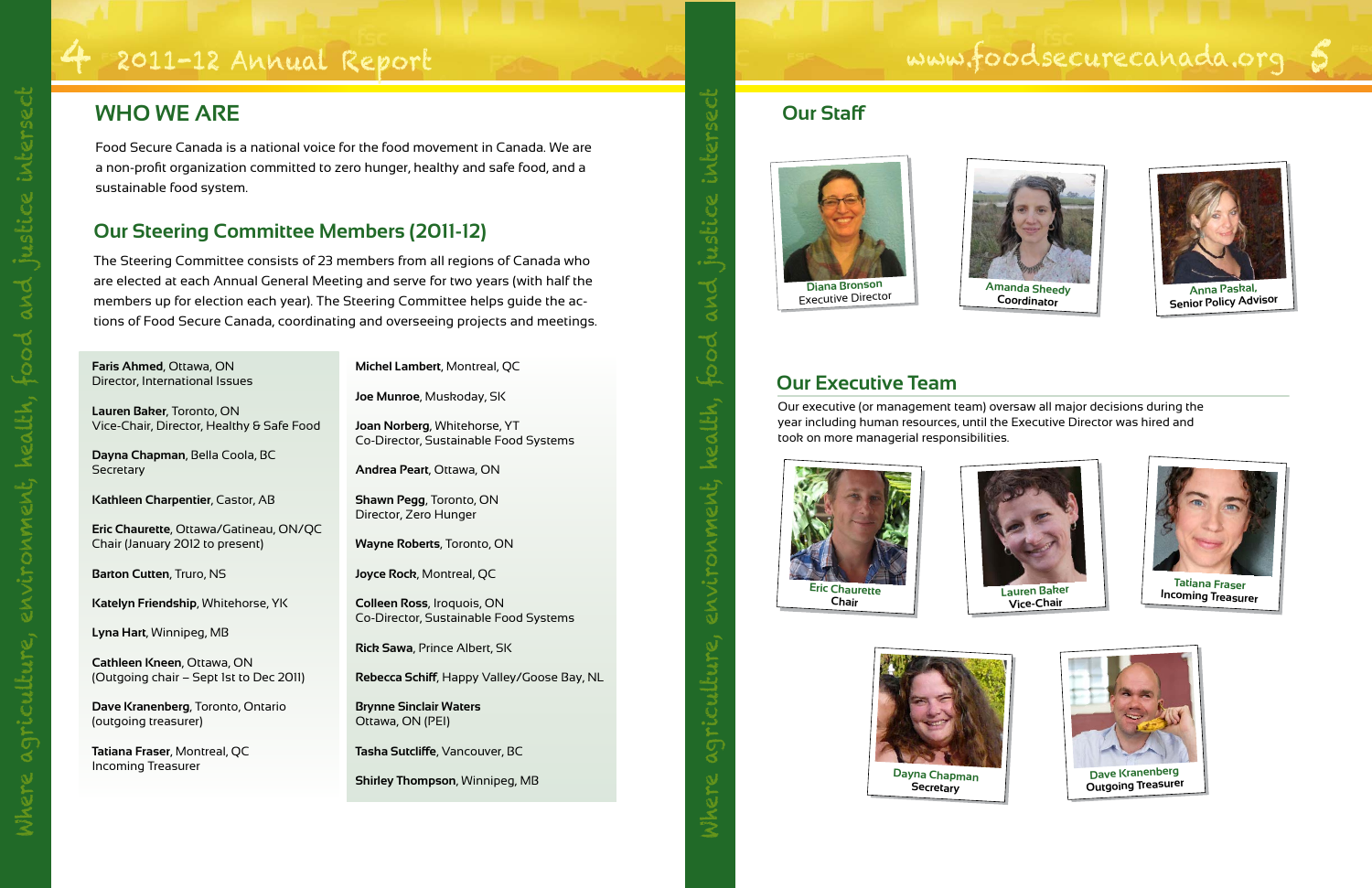# **Highlights of the Year**

#### **Sharing Our Stories**

This year, Food Secure Canada launched a new teleconference series, Sharing our Stories. The series presents stories about the inspiring work that people are doing across Canada to build the food system we want - one that is healthy, just and sustainable. The first teleconference, The Power of Community-Led Food Assessments, took place on April 20, 2012.

- *• Anna Paskal,* Food Secure Canada's Senior Policy Advisor, February 29: Presentation to the Standing Committee on Agriculture and Agri-Foods.
- *• Diana Bronson and Anna Paskal,* April 24: Presentation to the Standing Committee on Agriculture.
- *• Kathleen Gibson,* BC Food Systems Network*,* May 16: Presentation to the Standing Committee on Agriculture and Agri-Foods on the matter of red-meat supply chains.
- *• Paul Slomp*, Youth Vice President of the National Farmers Union, with *Diana Bronson* for FSC, May 17: Presentation before the Standing Committee on International Trade on the Canada-Japan Economic Partnership Agreement.

#### **Presentations by FSC staff and members made before Parliamentary Committees**.

#### **The Indigenous Circle**

The Indigenous Circle at Food Secure Canada convenes Indigenous peoples and non-Indigenous allies on an ad hoc basis from across Canada to share, strategize and act to support food sovereignty for Indigenous peoples. Food Secure Canada is committed to ensuring that the voices of indigenous peoples are present throughout our activities and looks forward to building stronger ties with indigenous communities across Canada.

#### **Building Momentum for the People's Food Policy from the Grassroots to the UN**

From May 6-16, 2012, the UN Special Rapporteur on the Right to Food, Olivier de Schutter, undertook an official mission to Canada. Food Secure Canada used this opportunity to shine the light on Canada's broken food system and to educate Parliament on the changes advocated for in the People's Food Policy by asking Canadians to meet with their MPs. See page 10.

#### **Food Secure Canada Networks**

FSC aims to unite people and organizations working for food sovereignty across the country and helps create space for debate, exchange, help, coordination of efforts, and pooling of resources through various networks. See page 12.

#### **New Funding and Supporters**

Food Secure Canada is immensely grateful for the support of its members and donors that have allowed us to grow and plan towards the future. This was a year of transition, where our volunteer-run grassroots network developed into a wellorganized and adequately funded voice for the food movement in Canada . See page 14.

Food Secure Canada's agenda for reforming Canada's food system is broad and deep. It will require the development of a national food policy, an idea that was endorsed by all five political parties in the last federal election.

-Diana Bronson before the Standing Committee on International Trade



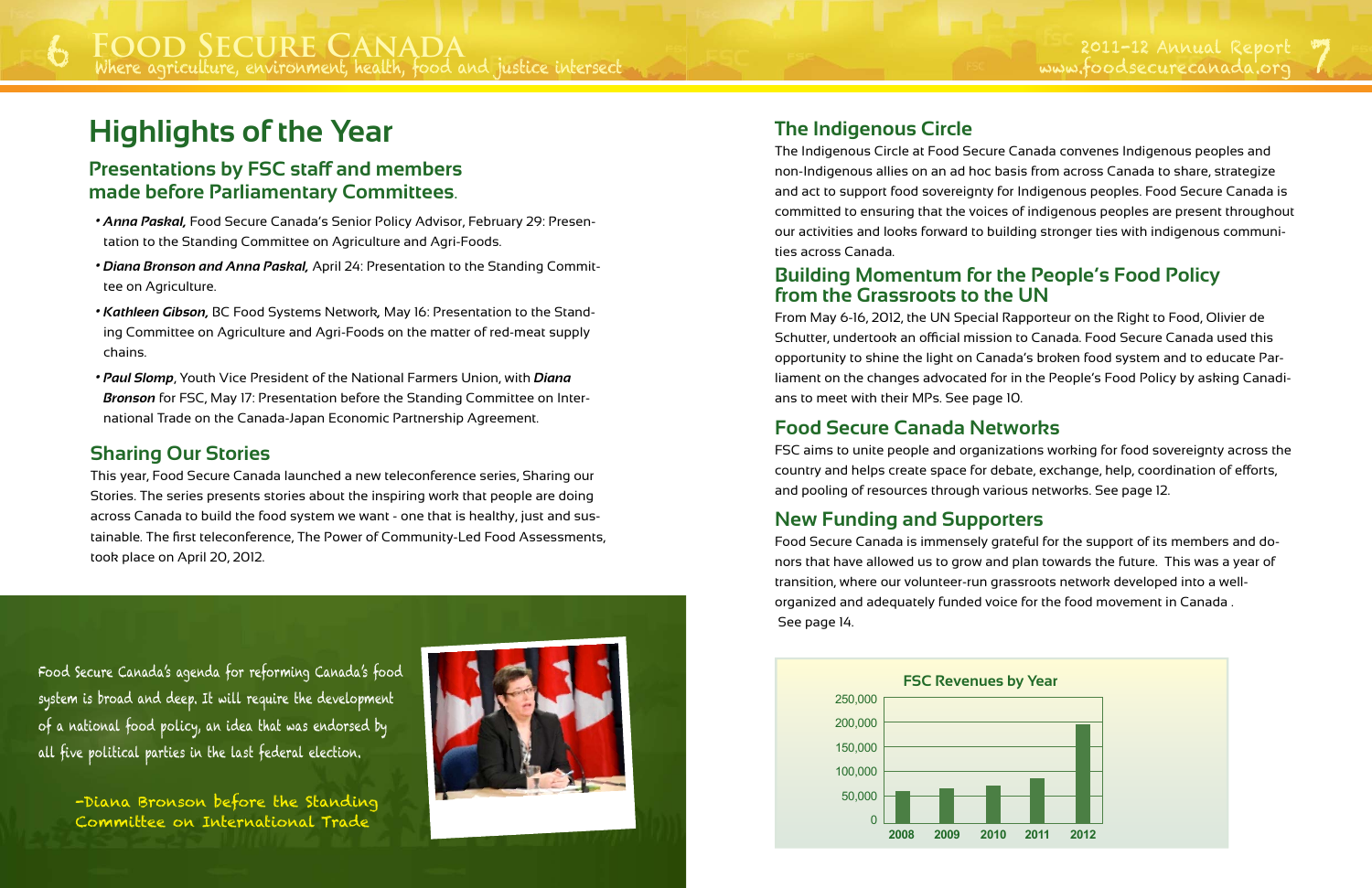FSC is the only national-level organization for the diverse and growing food movement, and there are many expectations for our work ahead. Everyone hopes that, ultimately, our common work will lead to food system change. The hardest question we face is not what to do, but what choices to make since we will not be able to do it all – at least at the beginning.

The results from our strategic planning process are clear: we will increase our focus on trying to bring about food system change through policy work and capacity building. This will include supporting allied national and international initiatives, and in proactively raising specific issues and campaigns. Networking and convening is the basis for our style of work, and everything FSC does will come from the grassroots and be checked back with the grassroots. Going forward, all networking and convening (including the Assemblies) will be oriented towards taking action.

#### **What Does Food Secure Canada Do?**

FSC work can be divided into three categories:

- 1. *Networking/convening across Canada's vibrant and diverse food movement.*
- 2. *Sharing information and perspectives, and undertaking research.*
- 3. *Policy and advocacy work with and on behalf of members.*

Until now, the primary emphasis has consistently been on the first category, networking and convening. Going forward, FSC will maintain emphasis on networking and convening, but will use that work to strengthen increasing work on the third area – policy and advocacy work with and on behalf of members.

In the fall of 2011, Food Secure Canada held a strategic planning process to determine the future of the organization. The process involved individual and group discussions, a survey of FSC members, and a retreat, which resulted in a Strategic Planning Document.

# **Strategic Planning**

Rethinking Food Secure Canada's Future

#### **Determining Priorities**

Until now, FSC has worked on issues grounded in the three interconnected FSC priorities of zero hunger, safe and healthy food, and sustainable food systems. This has taken shape at Assemblies through working groups. Since the People's Food Policy, there is broad consensus that whatever FSC works on, it must be connected to either the priorities coming out of the People's Food Policy and/or existing areas of working group activity as described above.

The priorities identified by the People's Food Policy include:

• Ensuring that food is eaten as close as possible to where it is produced (domestic/regional purchasing policies for institutions and large food retailers, community-supported agriculture, local farmers markets, etc.).

• Supporting food providers in a widespread shift to ecological production in both urban and rural settings (organic agriculture, community-managed fisheries, indigenous food systems), including policies for the entry

• Enacting a strong federal poverty elimination and prevention program, with measurable targets and timelines, to ensure Canadians can better

- 
- of new farmers into agriculture.
- afford healthy food.
- Creating a nationally-funded Children and Food strategy (including healthy lives.
- involved in decisions that affect the food system.

school meal programs, school gardens, and food literacy programs) to ensure that all children at all times have access to the food required for

• Ensuring that the public, especially the most marginalized, are actively

FSC will achieve these goals through network building, information sharing and advocacy. Of course, other issues will arise over time that will require our attention and resources.

'"Everyone hopes that, ultimately, our common work will lead to food system change."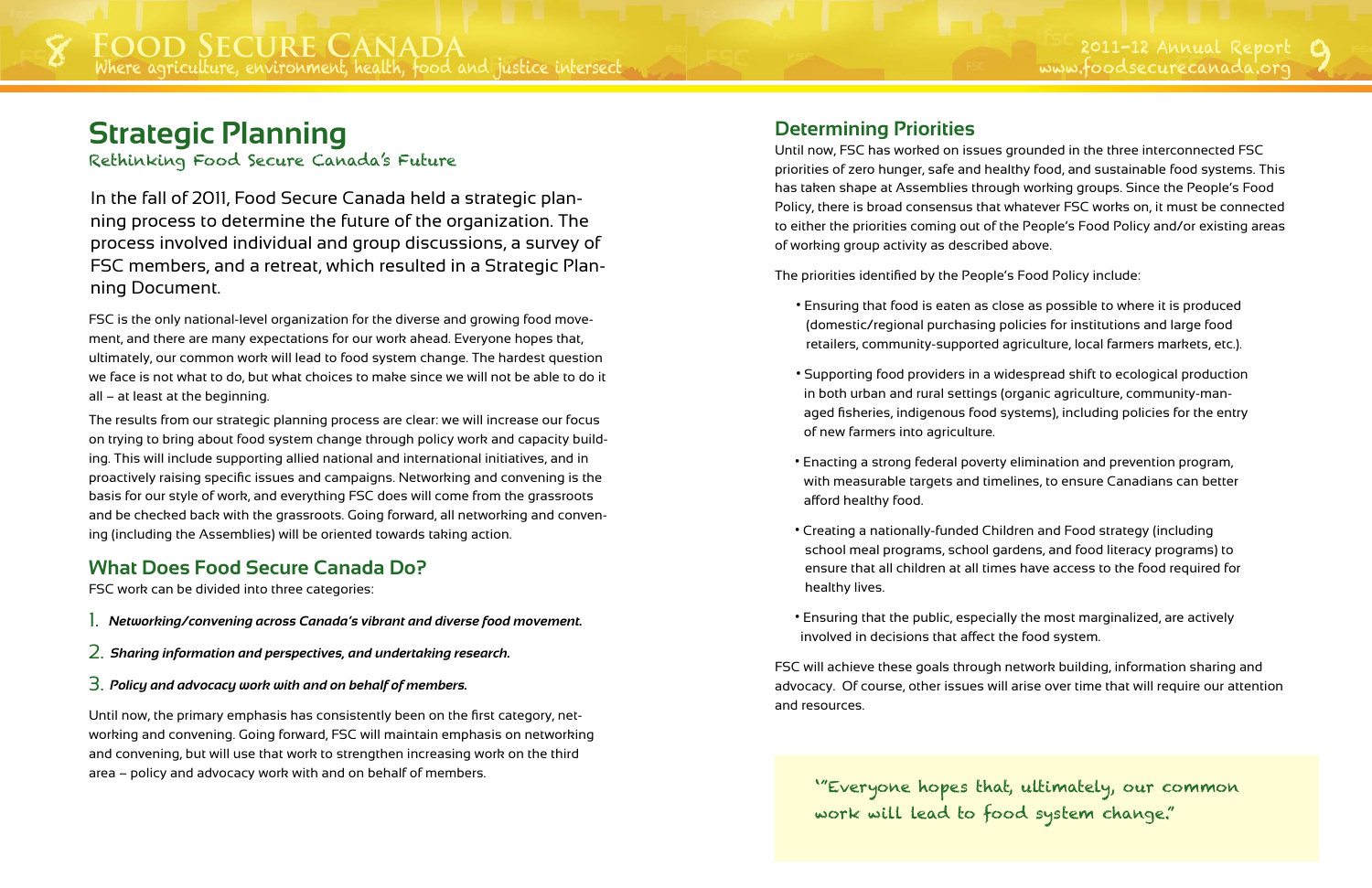#### **The Right to Food and the People's Food Policy**

With over 2 million Canadians living with severe or moderate food insecurity, Canada is currently failing in its obligation to respect, protect and fulfill the right to food. One in four Canadians is obese, thousands of family farms are disappearing every year, and the industrial agriculture system is a leading contributor to climate change. Our food system is broken. The Special Rapporteur's visit underlined the need for the grassroots-led People's Food Policy, a clear solution-oriented response to our inadequate food system.

#### **The Special Rapporteur's Visit**

Food Secure Canada worked with members and partners to facilitate a joint submission for the Special Rapporteur by non-governmental organizations. The main issues identified by participating groups include poverty and access to healthy food, Aboriginal peoples food sovereignty, governance, the industrial food model and international issues.

While in Canada, Mr. de Schutter met with government officials, civil society groups and Aboriginal peoples. With assistance from FSC, he was able to meet with civil society groups and experts in Montreal, Ottawa, Toronto and Winnipeg. Many people from other regions of the country were able send him written submissions thanks to the outreach and media work the FSC team undertook. FSC was also able to brief parliamentarians and their staff on the importance of the Mission and several political leaders were able to meet with him directly.

From May 6-16, 2012, Olivier de Schutter, the UN Special Rapporteur on the Right to Food, undertook an official mission to Canada.

*"It's not because the country is a wealthy country that there are no problems. It's even more shocking to me to see that there are 900,000 households in Canada that are food insecure and up to 2.5 million people precisely because this is a wealthy country."* 



*-Olivier de Schutter*

# **Building Momentum for the People's Food Policy**

Canada Hosts the UN Special Rapporteur on the Right to Food

People across the country had the chance to talk to the Special Rapporteur about a variety of problems in their communities, as well as the many innovative measures that the food movement is using to build better food systems. Specific meetings dealt with urban food insecurity, food banks, migrant workers rights, school nutrition programs, Aboriginal and Northern food insecurity, international trade and development assistance, sustainable agriculture and more.

The Special Rapporteur released his preliminary findings and put forward a number of policy recommendations to the Government of Canada, including a call for a national right to food strategy, as well as stronger protection overall for economic, social and cultural rights.

#### **Government Response and Civil Society Letter**

Mr. de Schutter was undiplomatically dismissed by several Government Ministers at the end of his official mission to Canada after he expressed concerns about the government's failure to address widespread hunger in so affluent a country. He was called "patronizing" and "ill-informed" and Cabinet Ministers even criticized the fact that he had chosen to come to Canada at all!

Food Secure Canada along with over 100 organizations and numerous wellrespected Canadians wrote to Prime Minister Stephen Harper calling for an apology, expressing deep concern about the government's treatment of Mr. de Schutter. The response received by the Prime Minister's Office was disappointing.

# Placing the Issues Front and Centre

*More information on the UN Right to Food Mission, including all Food Secure Canada press releases and above-mentioned documents can be viewed on the FSC website at:*  **www.foodsecurecanada.org**

The visit by the top UN expert on the right to food was a tremendous opportunity to bring food issues to a wider audience. Media across the country and around the world addressed his visit and the work of FSC, with interviews on CTV's Power Play, CBC, and APTN, articles in The Globe and Mail, the National Post, and the Huffington Post as well as most Canadian dailies including The Toronto Star, The Ottawa Citizen, The Times Colonist, The Gazette, The Edmonton Journal and The Winnipeg Free Press. The story also received world-wide attention through media outlets such as BBC News, Al Jazeera, The Chicago Tribune, AFP, and UN Newswire.

After he left the country, the UN Special Rapporteur on the Right to Food told FSC he was seeking to replicate that level of organization in other countries he was visiting.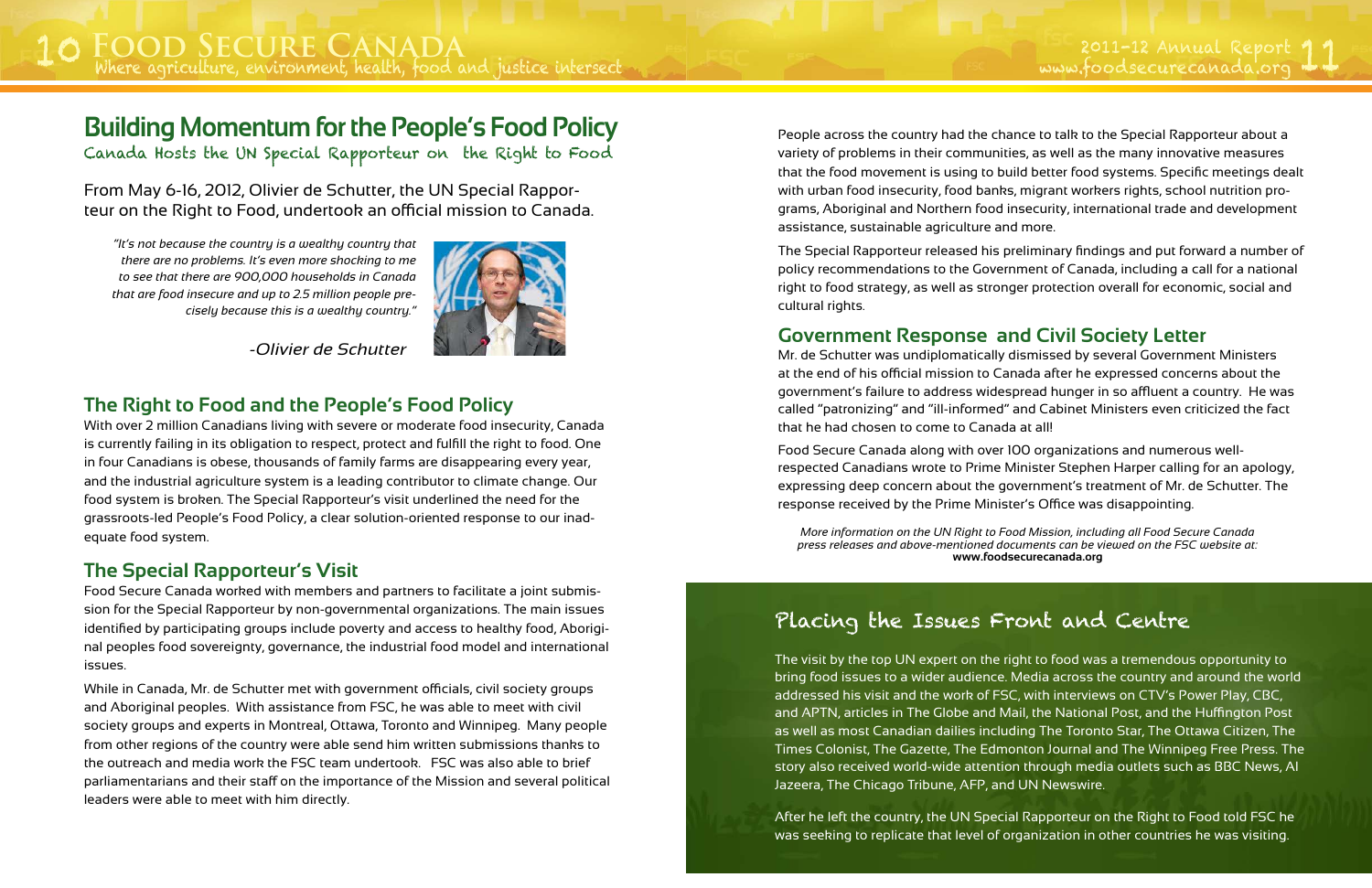# **Food Secure Canada**

#### **Northern Food Network**

The Northern Food Network seeks to support and connect those who are working towards food security or food sovereignty in Northern or remote communities. Together, network members are:

- Sharing information about our work,
- Building a network amongst people working on food in Northern and remote communities, and
- Influencing policy that affects food in northern and remote communities.

Northern and remote communities face unique challenges with regards to food security – at least 1 in 3 people experience food insecurity every month and this is much higher in some areas. This requires real and practical solutions and approaches, which is why we have formed the Northern Food Network.

#### **Provincial Food Security Networks**

Food Secure Canada convenes free quarterly networking teleconferences with representatives of provincial and regional food security networks and organizations, to share information, resources and to work on joint projects. It is always invaluable to find that a similar network at the opposite end of the country is confronting a similar problem and in some cases has actually found a solution that can be adapted to one's own reality. Over the longer term, FSC hopes to be able to generate a national food report card, where progress can be measured and lessons can be learned on what provincial policies are working or not.

#### **Local and Sustainable Food Network**

Food Secure Canada announced this year the establishment of a new national network of organizations working on local and regional sustainable food systems. Made possible through the generous funding of The J.W. McConnell Foundation, the

# **Our Networks**

#### Bringing Together Food Leaders from Across Canada

Food Secure Canada unites food leaders working on a variety of issues across the country and administers the following networks:

> In Canada's Northern and remote communities, one in three suffer from food insecurity.

Network will bring together a diversity of organizations across Canada working on strengthening local and regional food systems with an interest in larger structural change. Through this network, we seek to:

• Connect in order to learn and undertake collective action towards building

• Distill, document, and share the lessons learned from participating organiza-

• Provide strategic leadership and engagement in public policy change that will

- more sustainable local and regional food systems.
- tions.
- help shift markets to sustainability.
- nesses (including farmers).

• Broaden the dialogue on Network priorities among academics, government representatives, elected officials, civil society organizations and private busi-

#### **Children and Food Network**

The Children and Food Network supports and connects people working on children's food and nutrition in Canada. Together, network members are:

- Sharing information about their work.
- Canadian children.
- 

• Building a network among people working on children's food and nutrition and creating policy alternatives that will establish healthier food environments for

• Developing a plan for federal support for a national student nutrition program.

"When children go to school hungry or poorly nourished, their energy levels, memory, problem-solving skills, creativity, concentration and behaviour are all negatively impacted."

> Dr. David Butler Jones, Chief Public Health Officer of Canada

IX FOOD SECURE CANADA<br>Where agriculture, environment, health, food and justice intersect and the section of the summatic of the summatic Report 13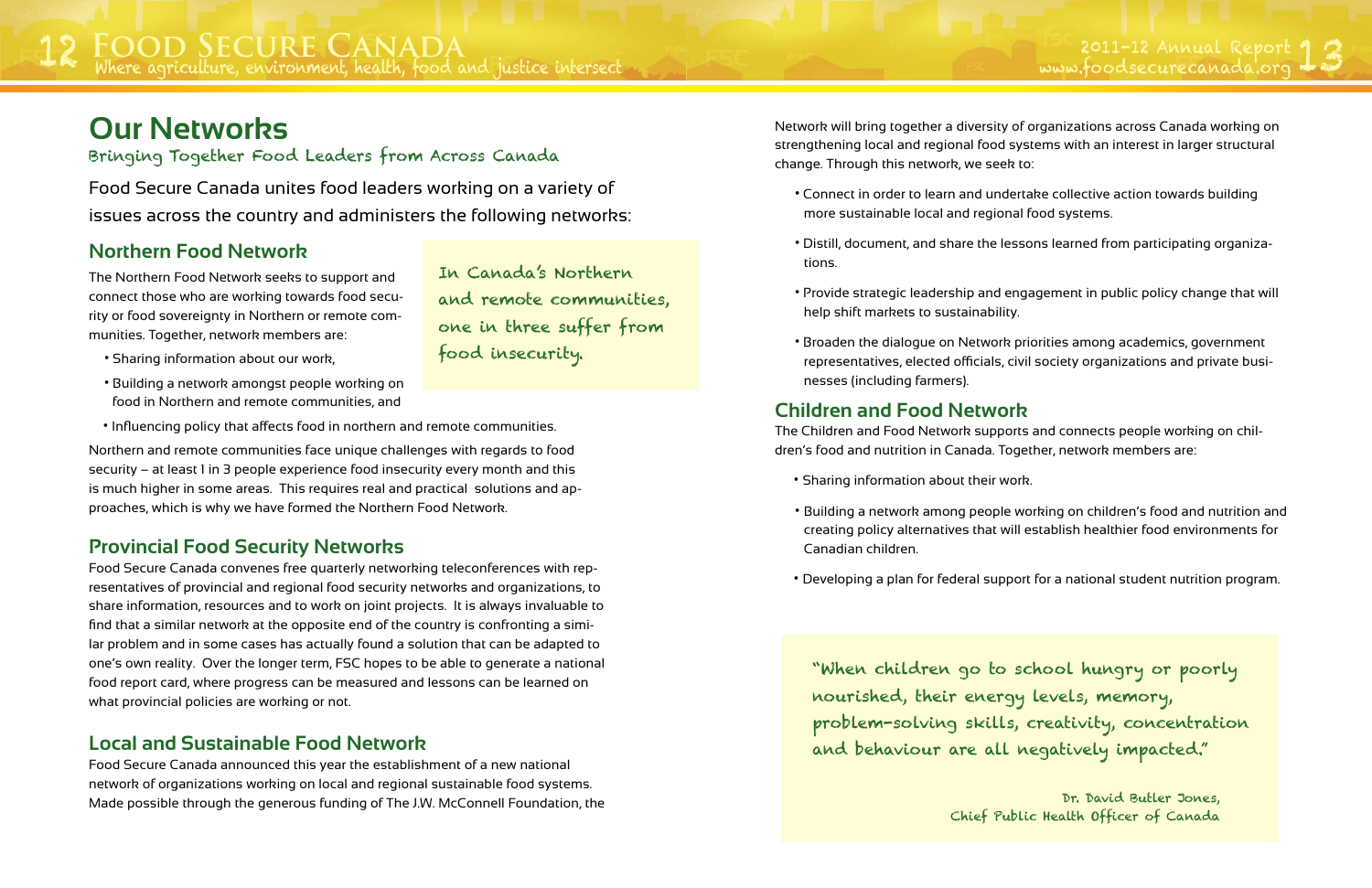#### **Carrot Cache**

Carrot Cache funds local organic food initiatives that grow the sector and sustain the web of connections necessary for long-term success. **www.carrotcache.com**



#### **FoodShare**

FoodShare Toronto is a non-profit community organization whose vision is Good Healthy Food for All **www.foodshare.net**



#### **Heifer Canada**

Heifer Canada is a non-governmental organization whose mission is to work with communities to end hunger and poverty and to care for the earth.

**www.heifercanada.org**

# **METCALF FOUNDATION**

#### **Metcalf Foundation**

The goal of the George Cedric Metcalf Charitable Foundation is to enhance the effectiveness of people and organizations working together to help Canadians imagine and build a just, healthy and creative society.

**www.metcalffoundation.com**

# Ontario Natural

#### **Ontario Natural Food Coop**

The Ontario Natural Food Coop proactively brings to market natural, organic, and local foods and products within a co-operative network.

**www.onfc.ca**

#### **Sc Inter Pares CORKING FOR CHANGE... AMONG FOUALS** OFUVRER POUR LE CHANGEMENT, ENTRE ÉGAUX

# **New Funding and Supporters**

Who Makes Our Work Possible?

Food Secure Canada is a national membership-based non-profit organization that receives funding from a variety of sources, including its members (both organizations and individuals). Our donors from September 1, 2011-August 31, 2012 are listed below. Food Secure Canada is immensely grateful for their support:



#### **Inter Pares**

Inter Pares, which means "among equals" in Latin, is dedicated to promoting international social justice. **www.interpares.ca**



# Canadä

#### **Rural Secretariat: Agriculture and Agri-Food Canada**

The Rural Secretariat aims to improve the quality of life in rural communities so these regions can compete in the global economy.

**www.rural.gc.ca**

#### **Social Sciences and Humanities Research Council**

SSHRC is the federal agency that promotes and supports postsecondary-based research and training in the humanities and social sciences. **www.sshrc-crsh.gc.ca**

THE J.W. MCCONNELL

**FAMILY FOUNDATION** 

LA FONDATION DE LA FAMILLE J.W. MCCONNELL



2011-12 Annual Report<br>www.foodsecurecanada.org

#### **The J. W. McConnell Foundation**

The J.W. McConnell Family Foundation is a private family foundation funding programs to foster a more innovative, inclusive, sustainable and resilient Canada.

**www.mcconnellfoundation.ca**

# **USC Canada**

USC Canada's mission is to promote vibrant family farms, strong rural economies, and healthy ecosystems around the world.

**www.usc-canada.org**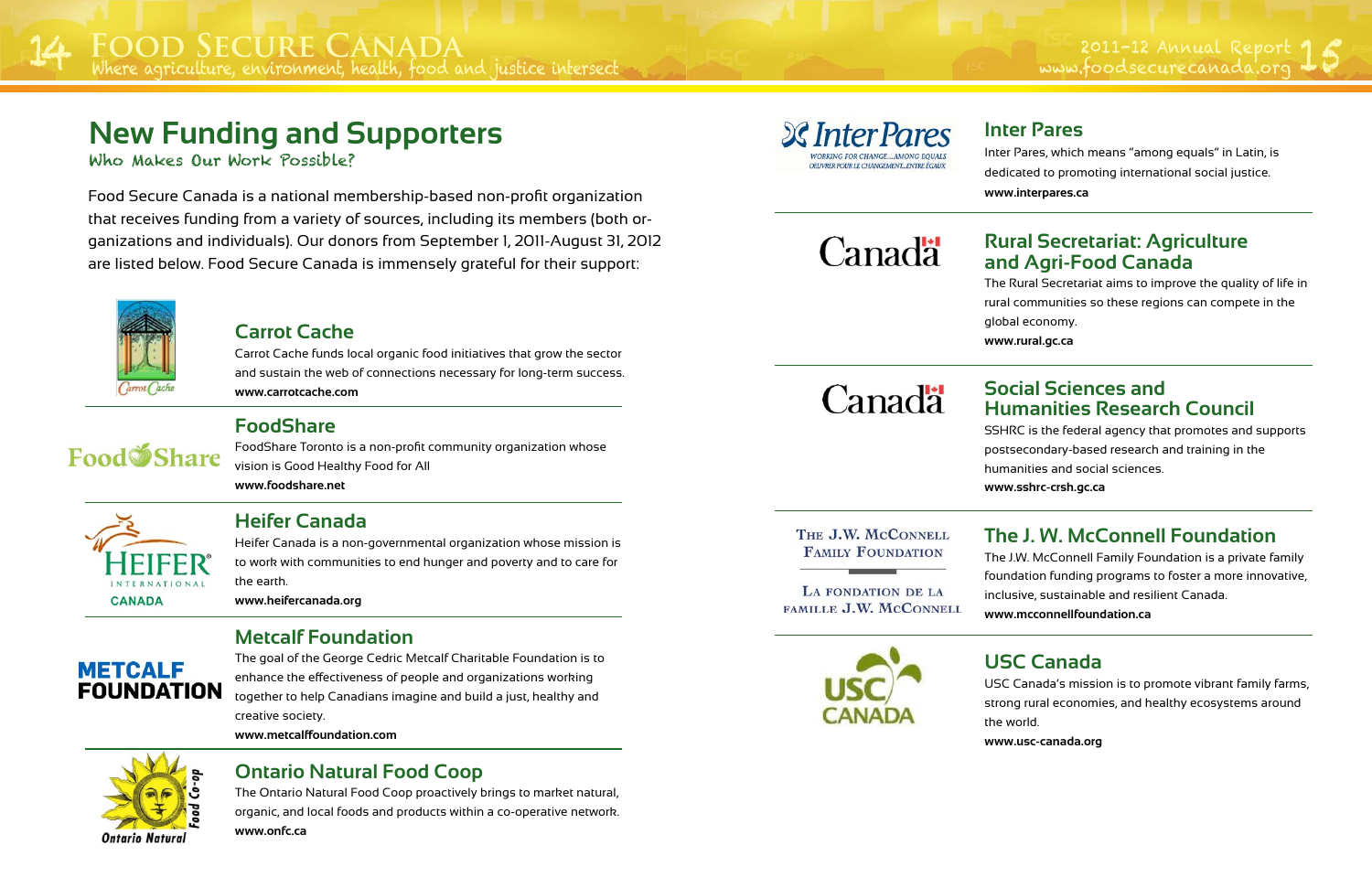**"FSC has really helped us. Being part of the People's Food Policy was fantastic. It really elevated our thinking, and brought in a global perspective. FSC is a connector to research and big-picture thinking for us. We really value having a Canadian organization that can do that."**

**"These networks create opportunities to come together, and support the capacity of groups to develop. Without a broader structure that includes capacity building and resource sharing, groups get left behind. We need FSC's infrastructure to develop our movement more evenly – with more equity. FSC is a critical part of the organizational infrastructure to develop work around sustainable equitable food systems across the country."**

#### **"I really value the opportunity for information sharing, collaborating, and potential partnerships between the provincial networks."**

**"The support of the People's Food Policy was very helpful. It is an amazing piece of work, really comprehensive, and the process was excellent. It gave us in PEI something that we can use to frame our own discussions as to what food policy should look like on provincial scale as well as national scale. It has given us something we can use, it consolidates a lot of issues for us, and makes it easier for us to do advocacy on provincial level. We would like to see that continue – advocating for that Policy is very important."**

Dagerais Lapierre Simard et Associé SENCRL .

**"The PFP creates a national identity for the food security movement – and can be leveraged for all sorts of things. Building consensus, convening and moving forward – especially with a policy agenda – there is no other voice at national level."**

**"We should use the People's Food Policy as a leaping off point for everything – use it to dig deeper, use it to raise profile, underline its relevancy to municipalities, to provinces, to grassroots groups."** 

# **What People are Saying about FSC**

How Our Work is Viewed

#### *The following quotations are from members and allies and were collected during the Strategic Planning Process.*

# **Review Engagement Report**

To the Directors of FOOD SECURE CANADA,

We have reviewed the balance sheet of FOOD SECURE CANADA as at August 31, 2012 and the statements of income, changes in net assets and cash flows for the year then ended. Our review was made in accordance with Canadian generally accepted standards for review engagements and, accordingly, consisted primarily of inquiry, analytical procedures and discussion related to information supplied to us by the Organization.

A review does not constitute an audit and, consequently, we do not express an audit opinion on these financial statements.

Based on our review, nothing has come to our attention that causes us to believe that these financial statements are not, in all material respects, in accordance with Canadian generally accepted accounting principles.

The comparative figures have been audited by another auditor

Montreal, May 3, 2013

2011-12 Annual Report "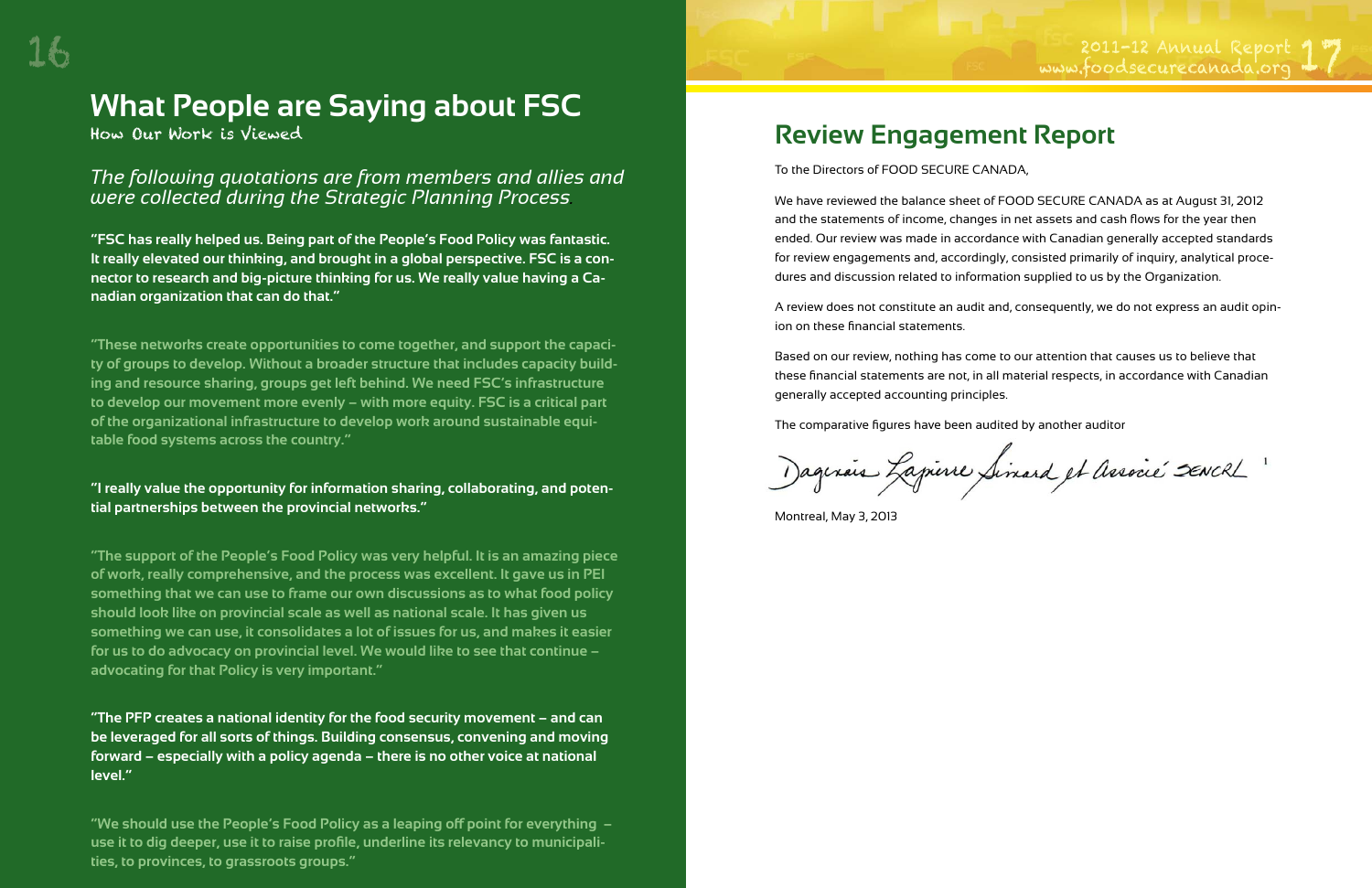Where agriculture, environment, health, food and justice intersect 2011-12 Annual Report 18 www.foodsecurecanada.org 19

|                                     | 2012     | 2011   |
|-------------------------------------|----------|--------|
| Balance, beginning of year          | 80.914   | 63.787 |
| Deficiency of revenue over expenses | (54,768) | 17.127 |
| Balance, end of year                | 26.146   | 80.914 |

#### **Statement of Changes in Net Assets**

For the year ended August 31, 2012 (unaudited)

#### **Financial Statements**

Statement of income for year ended August 31, 2012 (unaudited)

| <b>Revenues</b>                               | 2012     | <b>2011</b> |
|-----------------------------------------------|----------|-------------|
| Grants (Schedule A)                           | 116,544  |             |
| Membership Fees                               | 34,283   | 11,030      |
| Assembly                                      |          | 35,853      |
| <b>Assembly Sponsorships</b>                  |          | 15,100      |
| Projects                                      |          | 1,578       |
| <b>General Donations</b>                      | 38,510   |             |
| Investment Income                             | 279      | 150         |
| NRR/RON Project                               |          | 15,155      |
| Other revenues                                | 3,938    |             |
|                                               | 193,554  | 78,866      |
| <b>Expenses</b>                               | 2012     | 2011        |
| Assembly                                      |          | 25,862      |
| Communications                                | 650      | 726         |
| Media                                         | 305      |             |
| Translation                                   | 4,665    | 1,900       |
| Graphic Design                                | 705      |             |
| Printing                                      | 13,833   |             |
| <b>Food Policy</b>                            |          | 720         |
| NRR / RON Information Technology              | 302      | 2,500       |
| <b>Steering Commitee</b>                      | 14,186   | 1,112       |
| <b>Travel</b>                                 | 6,156    | 1000        |
| Conferences                                   | 3,286    |             |
| <b>Meeting Expenses</b>                       | 160      |             |
| Contact IT                                    | 4,590    | 4,948       |
| <b>Web Hosting</b>                            | 124      |             |
| Associations                                  | 65       |             |
| Salary and Wages                              | 183,518  | 21,887      |
| <b>Bank Charges and Interest</b>              | 747      | 1,061       |
| Postage and Courier                           | 743      | 23          |
| Rental                                        | 1,573    |             |
| Telephone                                     | 2,573    |             |
| <b>Office Supplies</b>                        | 665      |             |
| Office Equipment                              | 729      |             |
| <b>Office Maintenance</b>                     | 345      |             |
| Other                                         | 8,402    |             |
|                                               | 248,322  | 61,739      |
| Excess (deficiency) of revenue over expenses. | (54,768) | 17,127      |

| 15 a. 7 1agast 31, ∠o i∠ (aniaaoiteo) |
|---------------------------------------|
| <b>Assets</b>                         |
| Cash                                  |
| Temporary investments (note 3)        |
| Grants receivable                     |
| Prepaid expenses                      |
|                                       |
| Liabilities                           |
| Accounts payable (note 4)             |
| Deferred grants                       |
|                                       |

|        | 2012    | 2011 |
|--------|---------|------|
| Canada | 21,544  |      |
|        | 65,000  |      |
|        | 30,000  |      |
|        | 116,544 |      |

#### **Schedule A - Grants 2012 2011**

Minister of State Agriculture and Agri-Food

The J.W. McConnell Family Foundation

Inter Pares

As at August 31, 2012 (unaudited)

#### **Additional Information**

| <b>Assets</b>                  | 2012    | 2011   |
|--------------------------------|---------|--------|
| Cash                           | 96,908  | 33,964 |
| Temporary investments (note 3) |         | 50,150 |
| Grants receivable              | 21,544  |        |
| Prepaid expenses               | 10,000  |        |
|                                | 128,452 | 84,114 |
| <b>Liabilities</b>             |         |        |
| Accounts payable (note 4)      | 19,806  | 3,200  |
| Deferred grants                | 75,000  |        |
| Deferred sponsorships          | 7,500   |        |
|                                | 102,306 | 3,200  |
| <b>Net Assets</b>              |         |        |
| Unrestricted                   | 26,146  | 80,914 |
|                                | 128,452 | 84,114 |

| <b>Operating Activities</b>                  | 2012     | 2011   |
|----------------------------------------------|----------|--------|
| Excess (deficiency) of revenue over expenses | (54,768) | 17,127 |
| Net change in non-cash working capital items |          |        |
| Grants receivable                            | (21,544) | (150)  |
| Prepaid expenses                             | (10,000) |        |
| Accounts payable                             | 16,606   | 3200   |
| Deferred grants                              | 75,000   |        |
| Deferred sponsorships                        | 7,500    |        |
|                                              | 12,794   | 20,177 |
| <b>Investing Activity</b>                    |          |        |
| Cashed term deposit                          | 50,150   |        |
| Increase in cash and cash equivalents        | 62,944   | 20,177 |
| Cash and cash equivalents, beginning of year | 33,964   | 13,787 |
| Cash and cash equivalents, end of year       | 96,908   | 33,964 |

For the year ended August 31, 2012 (unaudited)

- 
- 
- 

#### **Statement of Cash Flow**

*Cash and cash equivalents consist of cash*

As at August 31, 2012 (unaudited)

#### **Balance Sheet**

#### **Net Assets**

Unrestricted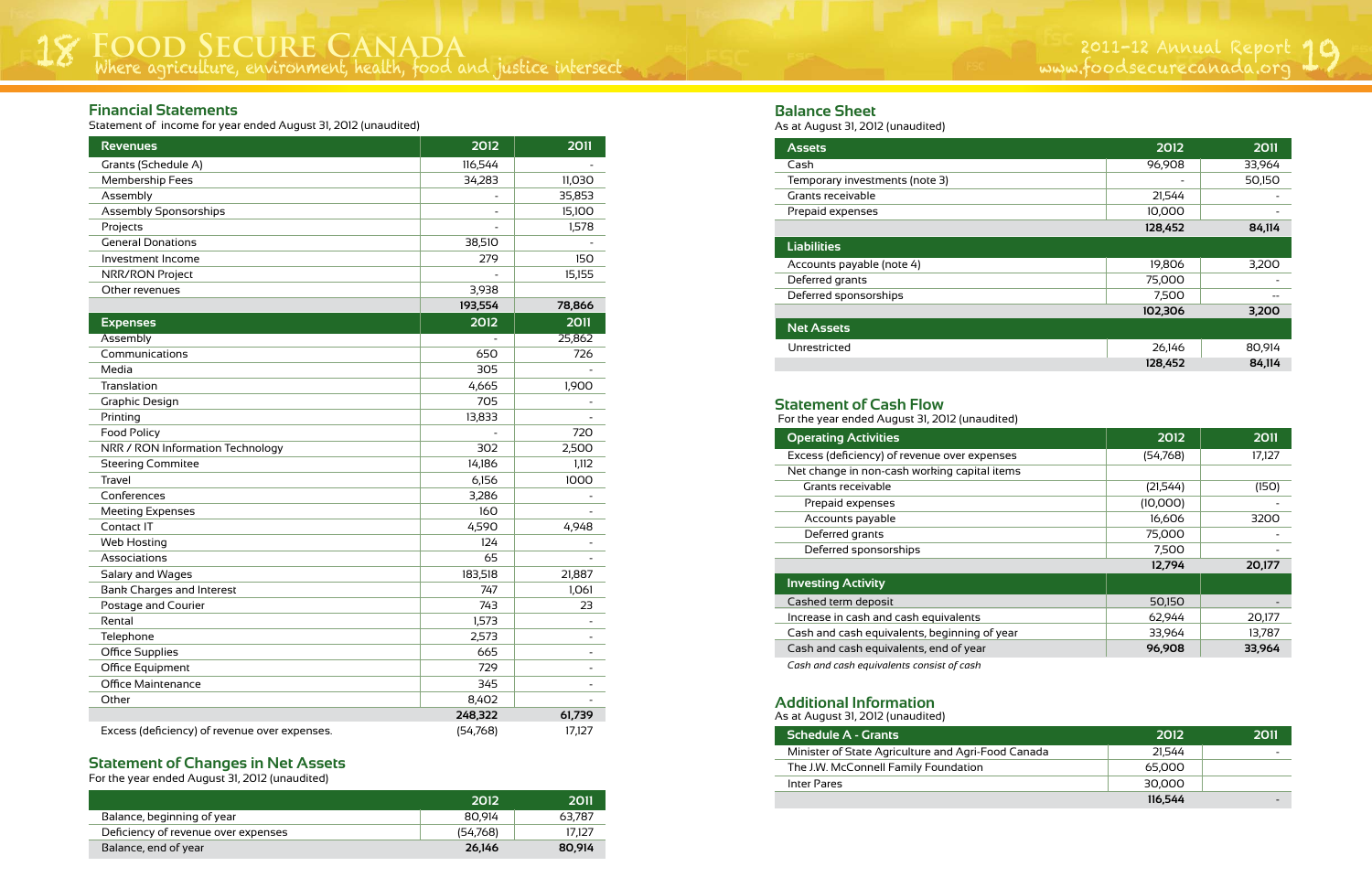As at August 31, 2012 (unaudited)

#### **Notes To Financial Statements**

| <b>Note 3 - Temporary Investments</b>                       | 2012                     | 2011     |
|-------------------------------------------------------------|--------------------------|----------|
| Temporary investments                                       | $\overline{\phantom{a}}$ | 50,150   |
| Note 4 - Accounts Payable                                   |                          |          |
| Trade accounts payable                                      | 19,806                   |          |
| Contract funds                                              |                          | 3,200    |
|                                                             |                          |          |
| Note 5 - Deferred Grants (funding for operating activities) | 2012                     | 2011     |
| Amount received: The J.W. McConnell Family Foundation       | -                        | 14,000   |
| Less: amount recognized as revenue in the year              |                          | (65,000) |
| Amount related to the following year                        |                          | 75,000   |

Food Secure Canada incorporated as not-for-profit organization under the Canada Corporations Act in October 2006. Food Secure Canada is a Canada-wide alliance of civil society organizations and individuals collaboration to advance dialogue and cooperation for policies and programs that improve food security in Canada and globally.

#### **They achieve this by**:

**1.** Identifying at the bi-annual conference of FSC/SAC a set of projects of Canada-wide importance (involving research and data collection, campaigns, education, programming and policy making) that FSC/SAC helps members carry out;

**2**. Providing support to members (strategic planning, training, tools, program design advice, services, information, fundraising support) that increases the capacity of civil society to be an effective voice for food security in Canada;

**3**. Creating a space for debate, exchange, help, coordination of efforts, and pooling of resources.

#### **Use of estimates**

The preparation of these financial statements in conformity with Canadian generally accepted accounting principles requires management to make estimates and assumptions that affect the reported amount of assets and liabilities, the disclosure of contingent assets and liabilities at the date of the financial statements and the reported amounts of revenues and expenses during the reported period. These estimates are reviewed periodically and adjustments are made to income as appropriate in the year they become known

#### **Revenue Recognition**

The organization follows the deferral method of accounting for contributions. All unrestricted contributions are recognized as income in the current period. Restricted contributions are recognized as income in the same period in which the related expenses are incurred.

Membership fees and donations are recognized as revenue proportionately over the fiscal year to which they relate.

#### **Note 2 - Significant Accounting Policies**

#### **Note 1 - Status and Purpose of the Organization**

**Note 6 - Financial Instruments**

**Credit risk.** Credit risk is the risk that one party to a financial instrument will cause a financial loss for the other party by failing to discharge an obligation. The Organization provides credit to its clients in the normal course of its operations. It carries out, on a continuing basis, credit checks on its clients and maintains provisions for contingent credit losses which, once they materialize, are consistent with management's forecasts. The Organization does not normally require a guarantee.

**Fair value.** The fair value of cash, temporary investments, accounts receivable, the bank overdraft, accounts payable, and client deposits is approximately equal to their carrying value given their short-term maturity date.

The organization has decided to use the accumulated surplus as at August 31, 2011 in this year's activities before they had confirmation of the grant from The J.W. McConnell Family Foundation.

#### **Note 7 - Information on Income**